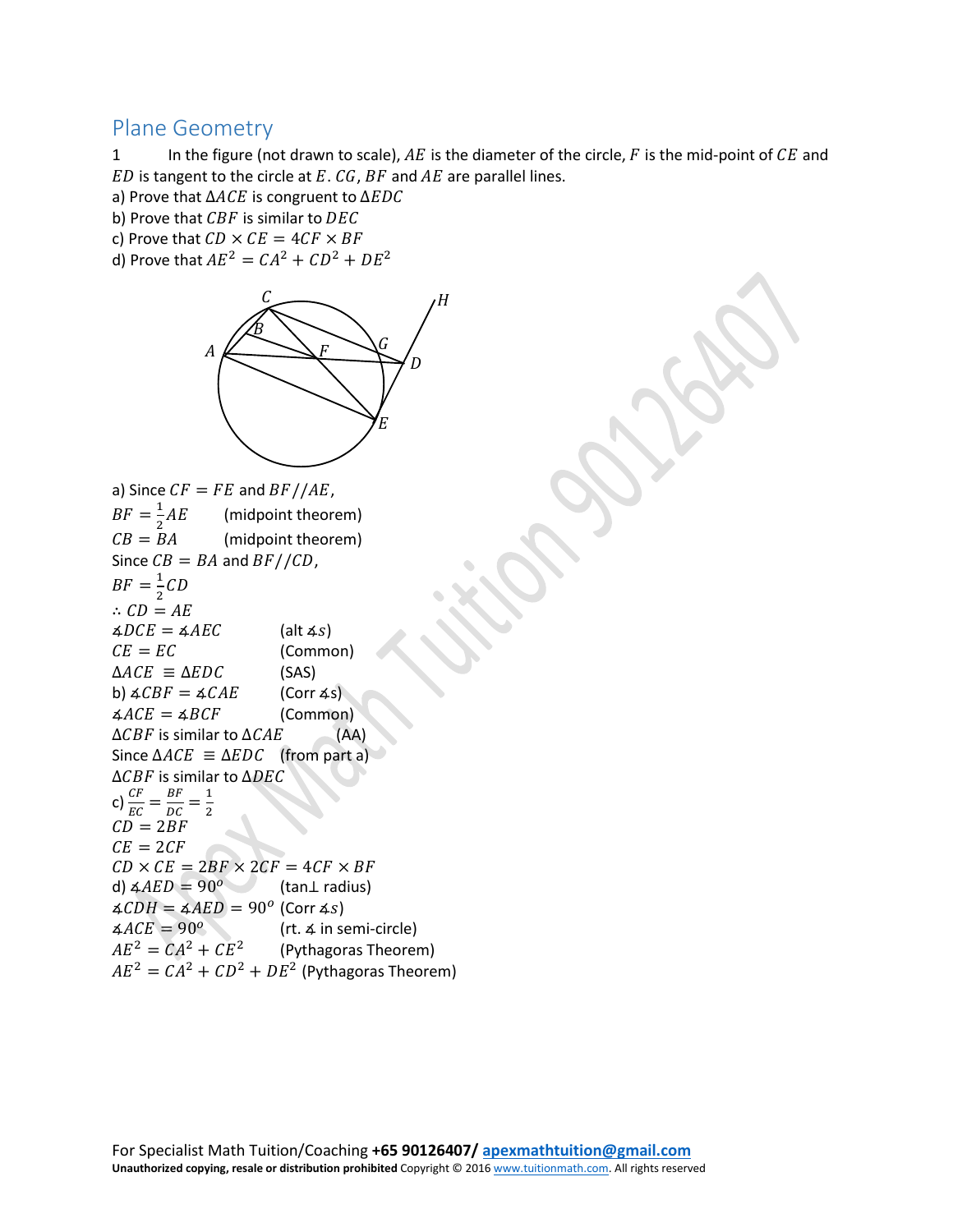2 In the figure,  $BD$  and  $CD$  are tangents to the circle at  $B$  and  $C$  respectively.  $AB$  is parallel to  $CD$ and  $BE$  is perpendicular to  $CD$ .

a) Prove that  $ABC$  is an isosceles triangle

b) Prove that  $\Delta DCB$  is similar to  $\Delta CAB$ 

c) Prove that  $CE^2 + EB^2 = AB \times DB$ 

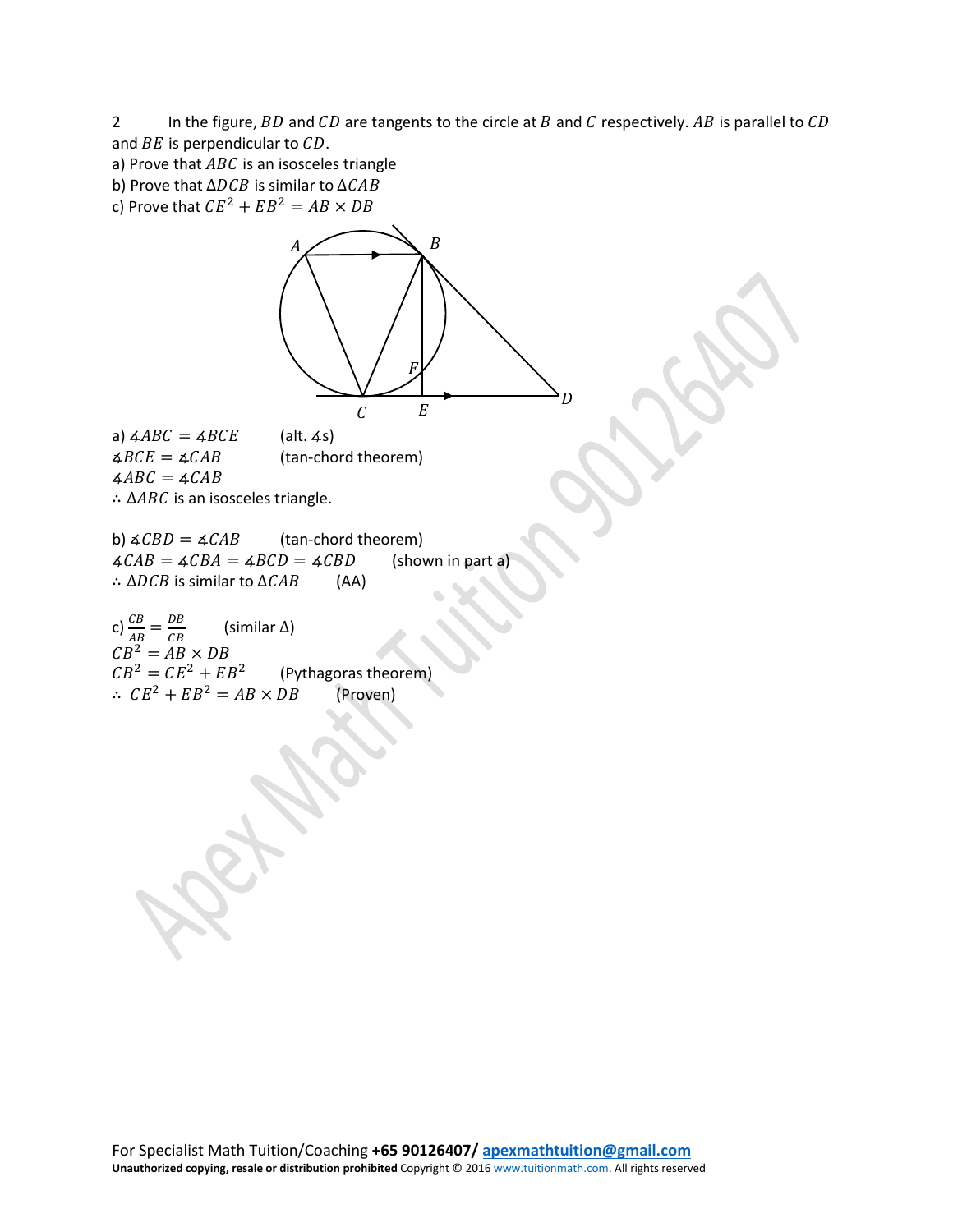3 In the diagram,  $CD$  is a tangent to the circle  $ABC$  at  $C$ .  $BC$  is a common chord between both circles and  $F$  is the intersection between lines  $AE$  and  $CD$ .

a) Prove that  $AC$  is parallel to  $DE$ .

b) Prove that  $CF^2 = AF \times FB$ 



a)  $\angle BAC = \angle BCF$  (tan chord theorem)<br> $\angle BCF = \angle BED$  ( $\angle s$  in same segment  $(4s$  in same segment)  $\therefore$   $\triangle$ *BAC* =  $\triangle$ *BED AC* is parallel to *DE* (alt ∡s)<br>b)  $4FAC = 4FCB$  (tan cho (tan chord theorem)<br>(common)  $\triangle BFC = \triangle CFA$  (common)<br> $\triangle FAC$  is similar to  $\triangle FCB$  (AA)  $\Delta FAC$  is similar to  $\Delta FCB$  $\overline{c}$ (Corresponding sides of similar triangles)  $CF^2 = AF \times F$ 

For Specialist Math Tuition/Coaching **+65 90126407/ [apexmathtuition@gmail.com](mailto:apexmathtuition@gmail.com) Unauthorized copying, resale or distribution prohibited** Copyright © 201[6 www.tuitionmath.com.](http://www.tuitionmath.com/) All rights reserved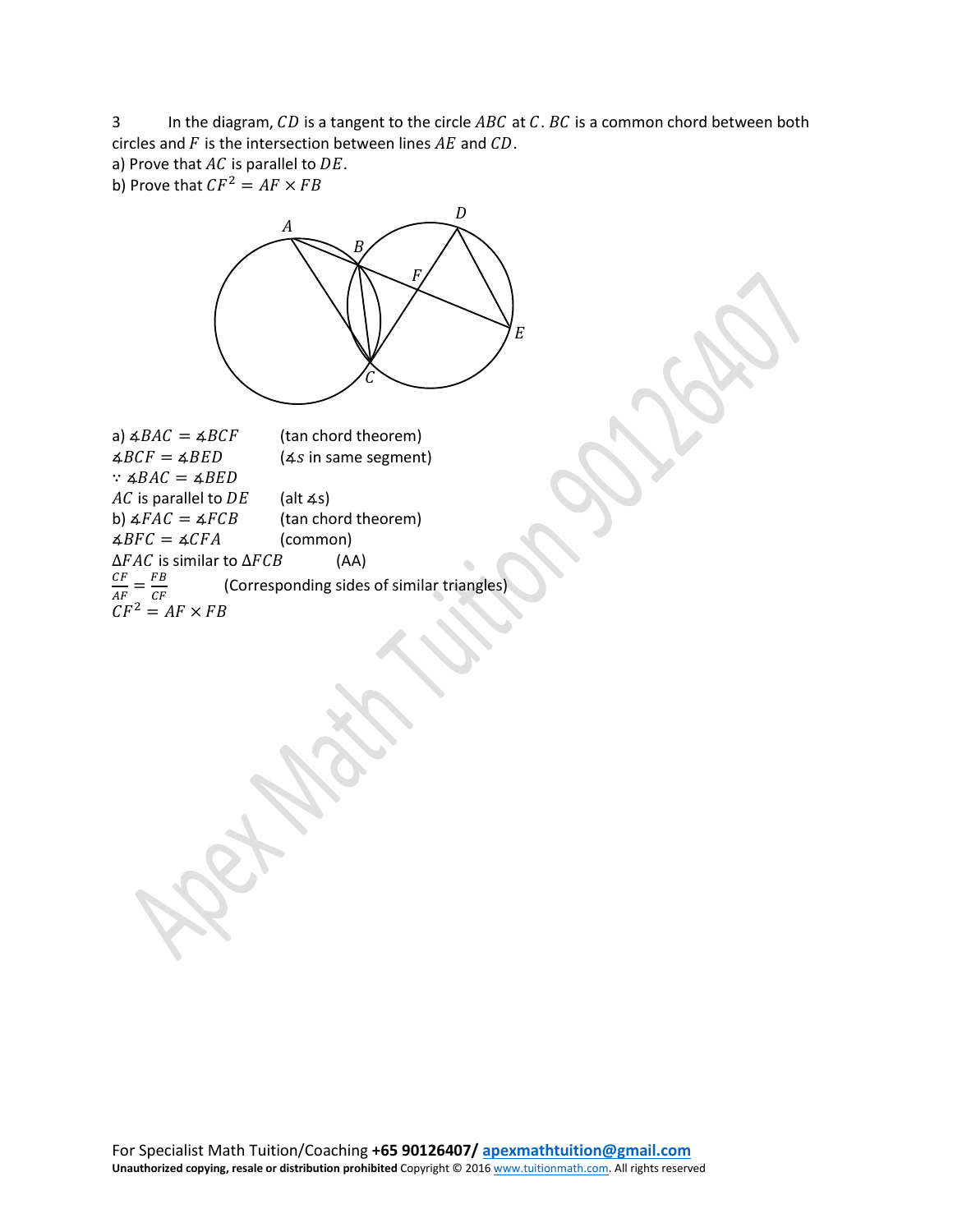4 In the diagram, BD and DF are tangents to the circle and  $\angle ABD = 2\angle DBC$ . Prove that  $AD =$  $DF.$ 

Let  $\angle ABC = x$  and  $\angle ABD = 2x$ .  $\angle ADG = \angle ABD = 2x$  ( $\angle$  in alt segment)  $\angle\angle DAF = \angle DBC = x$  ( $\angle$  in same segment)<br> $\angle AFD = \angle ADG - \angle DAF$  (Ext  $\angle$  of triangle)  $\angle AFD = \angle ADG - \angle DAF$  $= 2x - x$  $= x$ Since  $\angle AFD = \angle DAF = x$ ,  $\triangle DAF$  is an isosceles triangle<br>
∴  $AD = DF$  (sides of isosceles triangle) (sides of isosceles triangle)



G

 $H$ 

 $I_{\cdot}$ 

 $\nu \sim E$ 

 $\overline{F}$ 

5  $BCF$  is an equilateral triangle inscribed in a circle. ABC is a tangent to the circle at point B. Given that  $EF = HL$  and  $AEGL$  is a straight line, prove that a)  $\Delta FEL \equiv \Delta LHB$ b)  $\triangle ABC = \triangle ABE$  $A \longrightarrow C$  $\boldsymbol{B}$ 

| a) $EF = HL$                                            | (Given)                               |
|---------------------------------------------------------|---------------------------------------|
| $FL = LR$                                               | (Sides of Equilateral triangle)       |
| $\triangle EFL = \triangle HLB = 60^{\circ}$            | $(4s)$ in equilateral triangle)       |
| $\therefore$ AFEL $\equiv$ ALHB                         | (SAS)                                 |
|                                                         |                                       |
| b) $\triangle BLG = 60^{\circ} - \triangle FLE$         |                                       |
| $\triangle FLE = \triangle LBH$                         | (congruent triangles)                 |
| $\triangle BGE = \triangle LBH + \triangle BLG$         | $(\text{Ext } 4 \text{ of triangle})$ |
| $=$ $\angle FLE + (60^{\circ} - \angle FLE)$            |                                       |
| $= 60^{\circ}$                                          |                                       |
| $\angle ABE = \angle BLF = 60^{\circ}$                  | $(4s$ in alt segment)                 |
| $\therefore$ $\triangle BGE = \triangle ABE = 60^\circ$ | (Proven)                              |
|                                                         |                                       |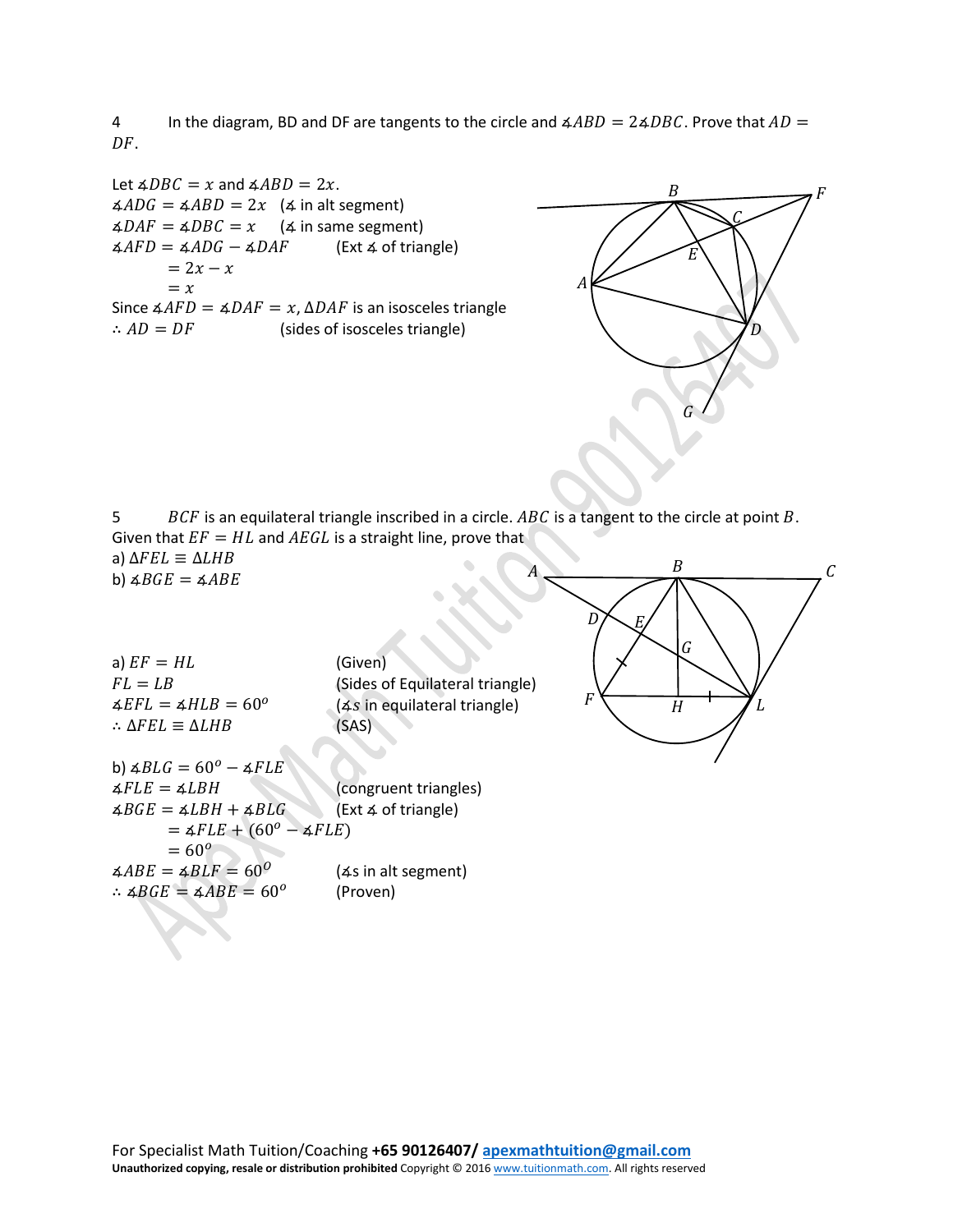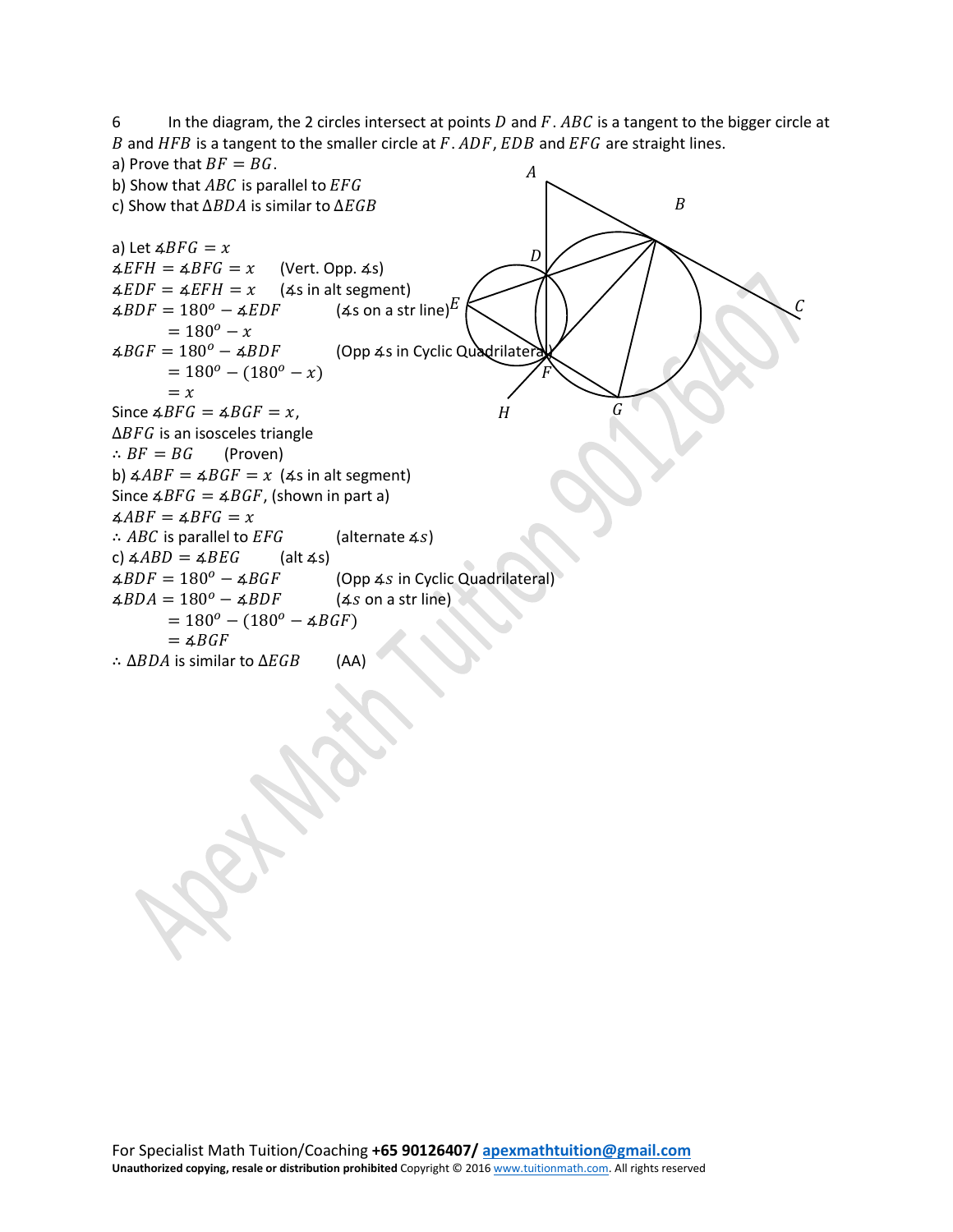7 In the diagram,  $B$  is the mid-point of  $AC$  and  $G$  is the midpoint of  $AD$ .  $CDE$  and  $BGF$  are straight lines. Given that  $BH = 2HE$ , show that, a)  $\triangle DHE$  is similar to  $\triangle GHB$ 

b)  $AH = 5DH$ 



a)  $CD//BG$  (mid point theorem)<br> $\angle EDH = \angle BGH$  (alt  $\angle$ s)  $\angle EDH = \angle BGH$ <br> $\angle DHE = \angle GHB$  $\frac{1}{2}$  (vertically Opp 4*s*) ∆DHE is similar to ∆GHB b)  $\frac{BH}{HE} = \frac{GH}{HD} = \frac{2}{1}$ <br> $DH = \frac{1}{3}DG$  $DH = \frac{1}{3} (\frac{1}{2})$  $\frac{1}{2}$ DA)  $DH = \frac{1}{6}DA$  $DH = \frac{1}{6}(DH + AH)$  $6DH = DH + AH$  $AH = 5DH$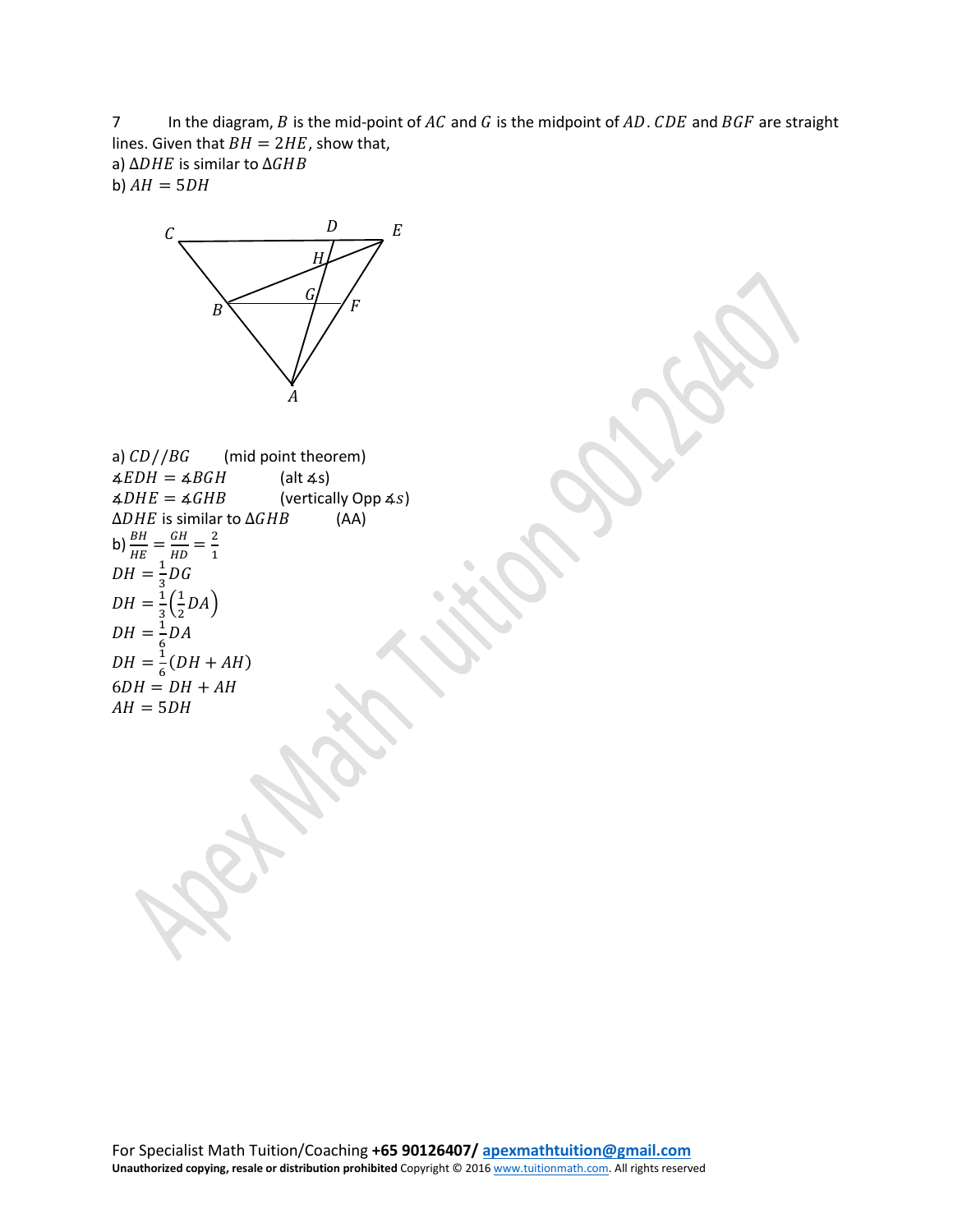8 The diagram shows triangle AEF where  $AD = DF$ ,  $AB = 2BE$  and  $BC = 3CD$ . Find the value of Area of ∆CDE Area of ∆AEF

*Area of CDE* =  $\frac{1}{4}$   $\times$  *Area of*  $\Delta B$  $=\frac{1}{4}\left(\frac{1}{3}\right)$  $\frac{1}{3}$ × Area of  $\triangle ADE$  )  $=\frac{1}{12}(\frac{1}{2})$  $\frac{1}{2}$ × Area of  $\Delta A E$ F)  $=\frac{1}{24} \times Area$  of  $\Delta A$  $\frac{Area\ of\ \Delta CDE}{Area\ of\ \Delta AEF} = \frac{1}{24}$  $\boldsymbol{A}$ Ļ  $E$  $\overline{D}$ R F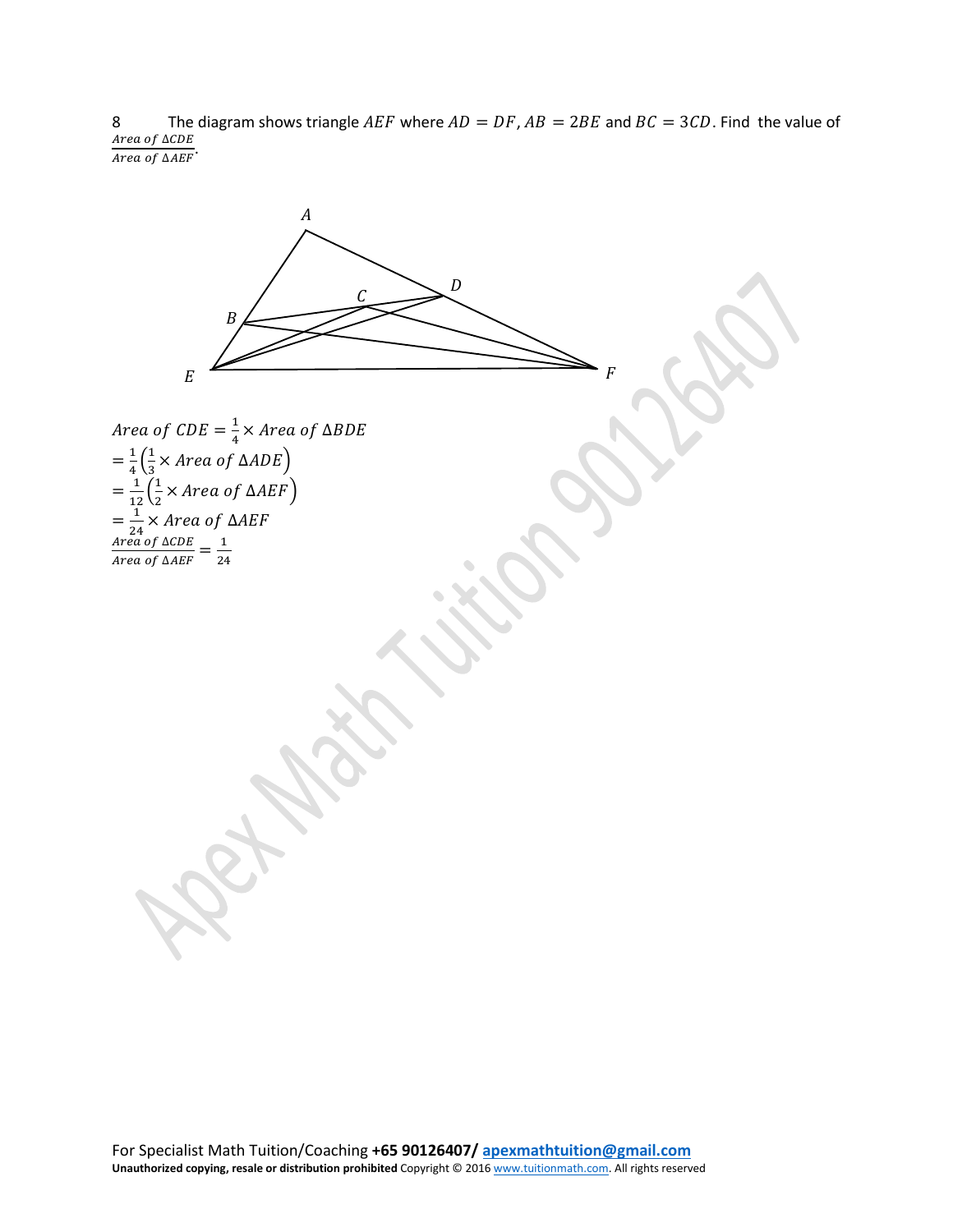9 In the figure, ABCD is a square with sides 8  $cm$  and AEFG is a rectangle. Given that  $AG = 6 cm$ , find the length of  $GF$ .